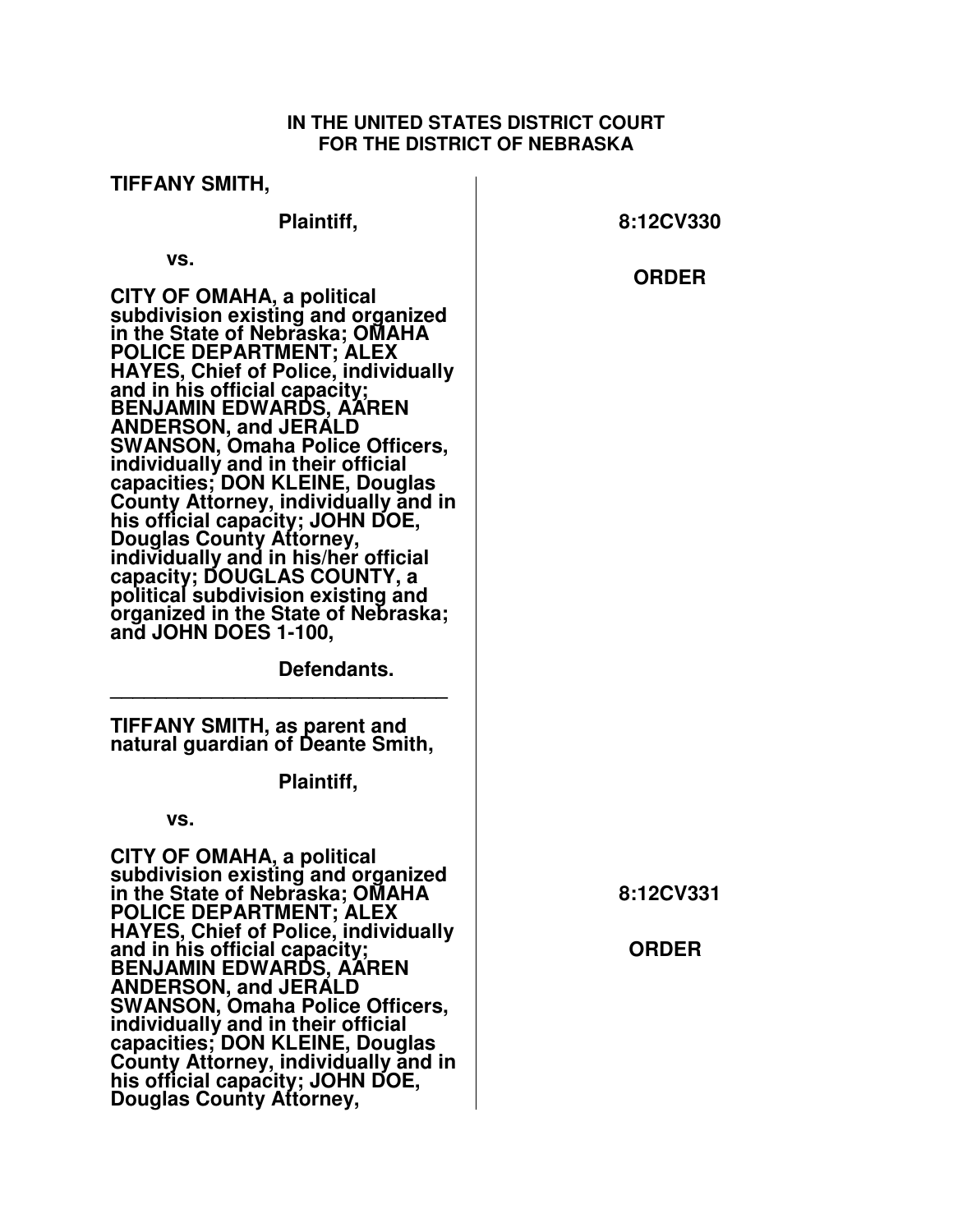#### **individually and in his/her official capacity; DOUGLAS COUNTY, a political subdivision existing and organized in the State of Nebraska; and JOHN DOES 1-100,**

### **Defendants.**

 This matter is before the court on the defendants' Motion in Limine (Filing No. 86 in case 8:12CV330; Filing No. 89 in case 8:12CV331). The defendants filed a brief (Filing No. 87) and an index of evidence (Filing No. 88) in support of the motion. The plaintiff filed a brief (Filing No. 96) in opposition to the defendants' motion. The plaintiff also filed a third motion for extension of the deadline to file a motion in limine (Filing No. 98). Although the plaintiff requested a hearing on her motions, "[i]n general the court does not allow oral argument or evidentiary hearings on motions." **See** NeCivR 7.1(d). The court finds no oral argument or evidentiary hearing is necessary on these motions.

### **BACKGROUND**

 This case arises from the September 28, 2010, arrest of the plaintiff and Deante Smith (Smith) when he was fourteen. **See** Filing No. 1. The plaintiff is the parent and natural guardian of Smith. *Id.* The plaintiff alleges the City of Omaha, the Omaha Police Department, and several police officers (collectively the defendants) violated her and Smith's civil rights by assaulting, harassing, and falsely arresting them based on their African American descent. *Id.* Smith was charged with disorderly conduct, but the Douglas County Attorney's Office declined to prosecute. The defendants deny liability on the plaintiff's claims. **See** Filing Nos. 47 and 48.

 On April 8, 2013, the court entered an initial progression order authorizing the parties to begin discovery. **See** Filing No. 38. The court required the parties to "[disclose] at the least the names and addresses of all expert witnesses expected to testify for that party at trial" by August 20, 2013. *Id.* ¶ 8. There is no indication in the record whether the plaintiff complied with this deadline.

 On February 13, 2014, the court entered a final progression order scheduling this case for trial to be held on November 17, 2014. **See** Filing No. 74. In that order, the court also provided deadlines for discovery and expert witness disclosures. Specifically,

2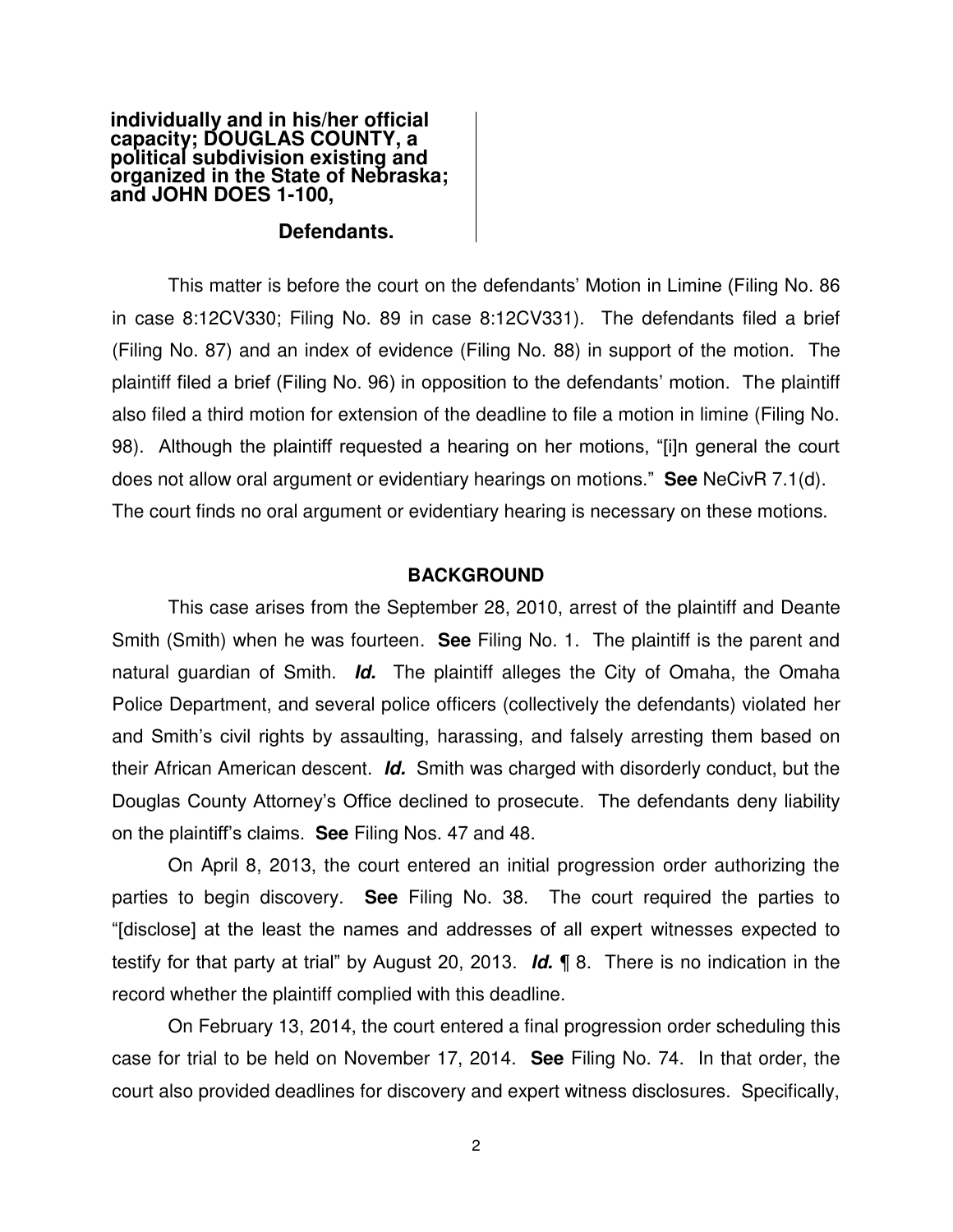the discovery deadline is August 29, 2014. *Id.* ¶ 2(a). Additionally, the plaintiff had until May 1, 2014, to serve the defendants with the statements required by Federal Rule of Civil Procedure 26(a)(2) regarding each expert witness the plaintiff expects to testify at trial. *Id.* ¶ 3. In turn, the defendants had until July 1, 2014, to serve their expert disclosures and the plaintiff had until July 30, 2014, for rebuttal disclosures. *Id.* On May 1, 2014, the plaintiff served her "Notice of Expert Witness" stating she "gives notice of the expert witness as Dr. Charles McMinn, Reginald Gunter and/or John Doe expert and Jerome Sherman, Phd. [sic] The plaintiff will supplement these disclosures in accordance with the Federal Rules of Civil Procedure." **See** Filing No. 80. At that time, the plaintiff did not serve or offer any description or reports regarding the witnesses' anticipated trial testimony. **See** *id.*; Filing No. 88 - Ex. 2 Mumgaard Aff. ¶ 2. Since that time the plaintiff has not supplemental the notice or disclosures. **See** Filing No. 88 - Ex. 2 Mumgaard Aff. ¶ 2.

 On July 30, 2014, the defendants filed the instant motion seeking to preclude the plaintiff from producing any evidence at trial from any expert witness not properly disclosed. **See** Filing No. 86. The defendants specifically reference Dr. Charles McMinn, Jerome Sherman, Ph.D., Reginald Gunter, and John Doe Expert or any other expert witness. *Id.*; Filing No. 87 - Brief p. 1. The defendants state the plaintiff has failed to produce any expert disclosures or reports. *Id.* The defendants argue the plaintiff's conduct, which is a violation of the court's progression orders and the Federal Rules of Civil Procedure, is neither justified nor harmless. *Id.* at 1-2. Furthermore, the defendants contend they will suffer great surprise and undue prejudice if the plaintiff is allowed to supplement the wholly deficient expert notice at this late date. *Id.* at 7-9. Based on these violations, the defendants seek the sanction of exclusion of any proffered expert witness pursuant to Federal Rule of Civil Procedure 37(c)(1). *Id.* at 5- 6. In any event, the defendants assert the listed expert witness cannot offer any relevant testimony about the remaining trial issues of false arrest and conspiracy to deprive citizens of equal protection. *Id.* at 10-11. Specifically, the defendants contend Dr. McMinn, who is presumably Smith's primary care physician, did not treat Smith on September 28, 2010, and would not be able to provide expert opinion about false arrest or conspiracy. *Id.* at 10. Similarly, Dr. Sherman is an economist and finance professor

3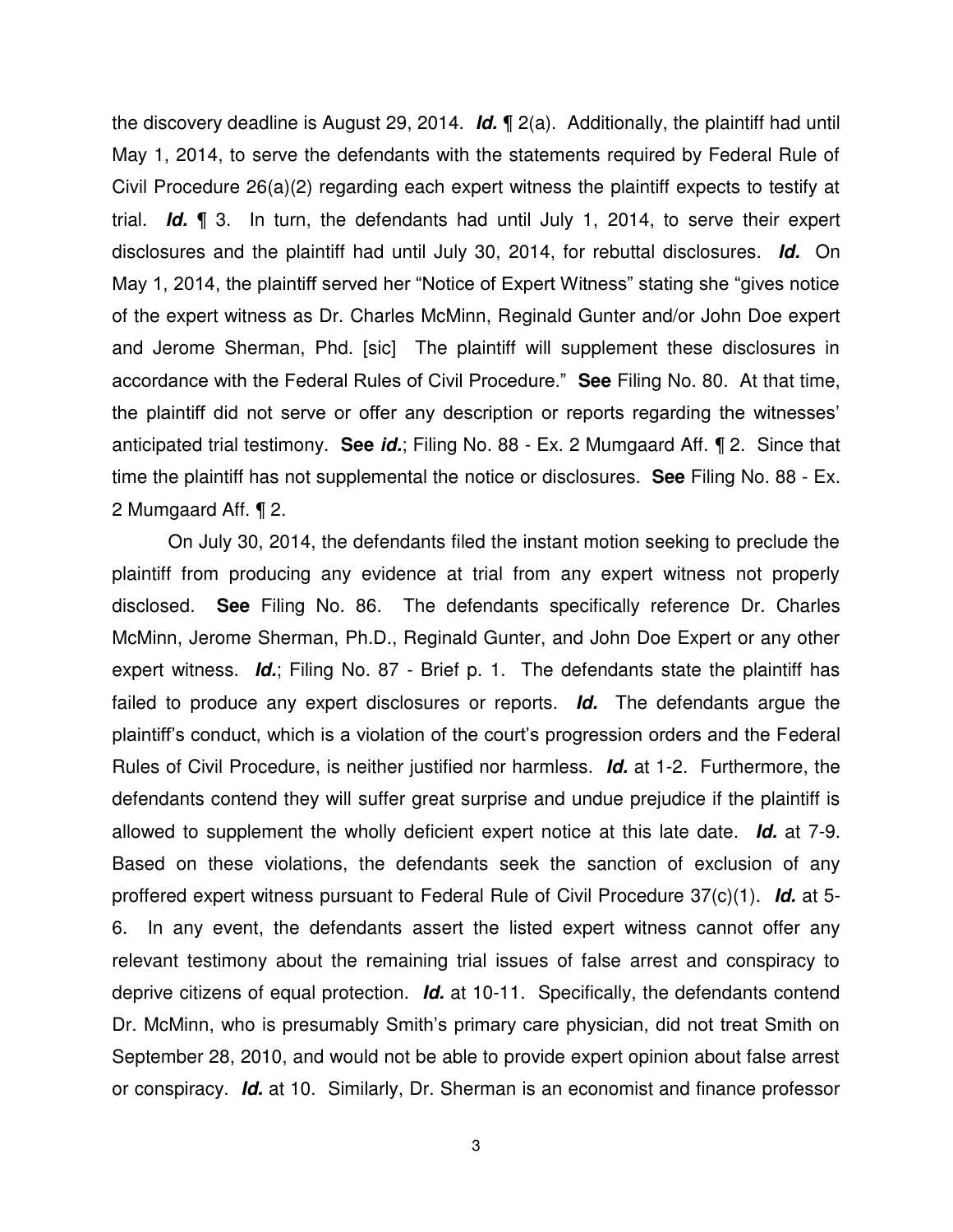who is unlikely to have relevant testimony about the facts or legal elements remaining in this case. *Id.* Mr. Gunter was formerly employed as a police officer with the Omaha Police Department, but the plaintiff has failed to provide sufficient evidence of his qualifications to testify as an expert. *Id.* at 10-11.

#### **ANALYSIS**

Under Federal Rule of Civil Procedure 26, disclosure of an expert witness "must be accompanied by a written report--prepared and signed by the witness--if the witness is one retained or specially employed to provide expert testimony in the case. . . ." Fed. R. Civ. P. 26(a)(2)(A)-(B). In the alternative, "if the witness is not required to provide a written report, this disclosure must state: (i) the subject matter on which the witness is expected to present evidence . . .; and (ii) a summary of the facts and opinions to which the witness is expected to testify." Fed. R. Civ. P. 26(a)(2)(C). "A party must make these disclosures at the times and in the sequence that the court orders." Fed. R. Civ. P. 26(a)(2)(D).

 Generally, "[i]f a party fails to provide information or identify a witness as required by Rule 26(a) or (e), the party is not allowed to use that information or witness to supply evidence . . . at a trial, unless the failure was substantially justified or is harmless." Fed. R. Civ. P. 37(c)(1). "Substantial justification" exists where there is an issue about which reasonable people could genuinely differ on whether a party was bound to comply with a discovery rule. Charles A. Wright, et al., Federal Practice and Procedure § 2288 (2d ed. 1994); **see** *Pierce v. Underwood*, 487 U.S. 552, 565-66 (1988) (referring to Rule 37 Advisory Committee Notes to arrive at definition of "substantially justified" as where there exists genuine dispute or where reasonable people could differ as to appropriateness of particular conduct). When determining whether to exclude a witness as a sanction, the courts consider "the reason for noncompliance, the surprise and prejudice to the opposing party, the extent to which allowing the information or testimony would disrupt the order and efficiency of the trial, and the importance of the information or testimony." *Wegener v. Johnson*, 527 F.3d 687, 692-93 (8th Cir. 2008).

 The plaintiff did not seek an extension of time to properly disclosure expert witnesses. The plaintiff did file a motion for extension of time to respond to the

4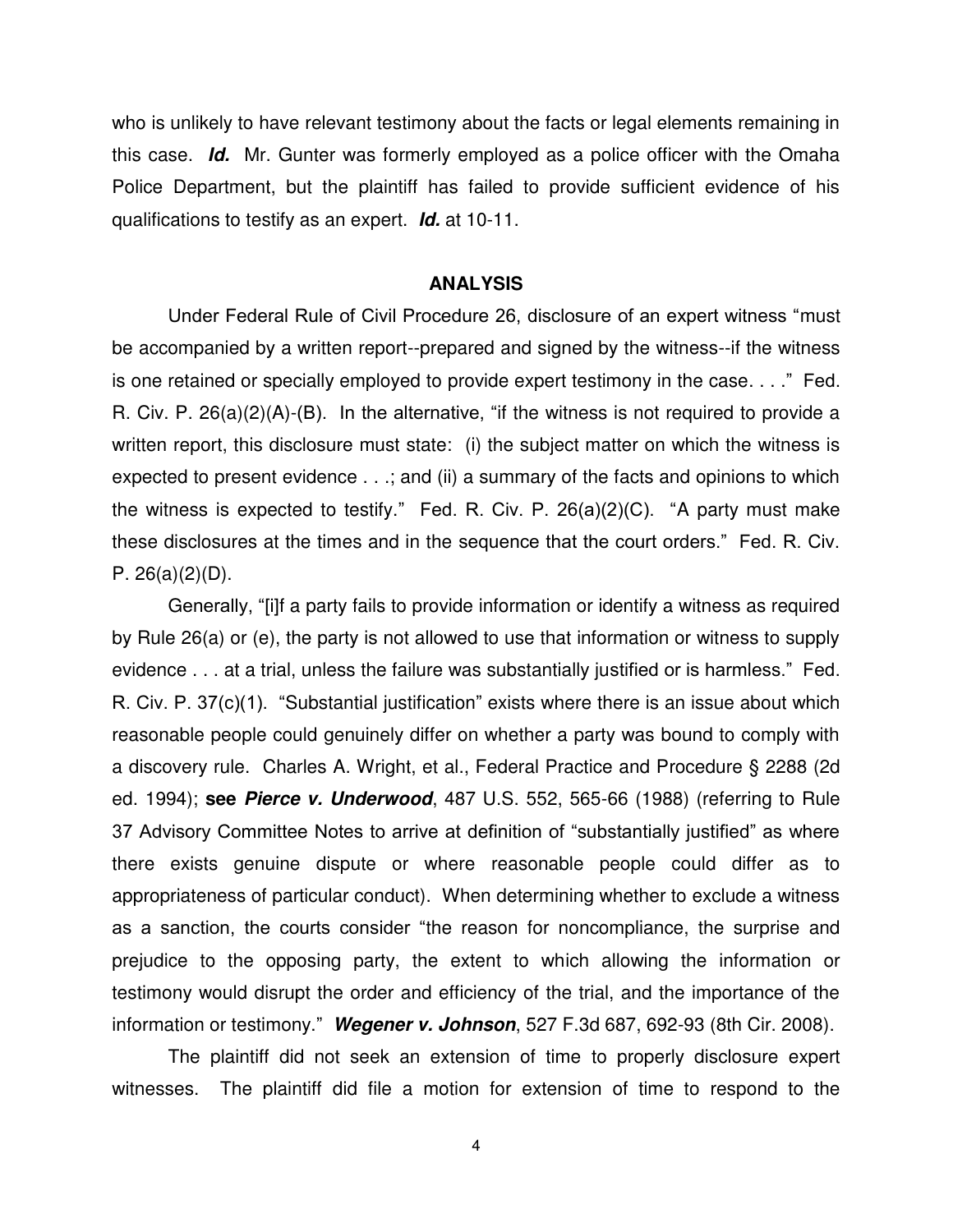defendants' motion in limine. **See** Filing No. 93. In the motion, the plaintiff's counsel argued the extension was necessary because the plaintiff had not received "all of the discovery." *Id.* at 2. Specifically, the plaintiff argued a copy of the final disposition of the disciplinary actions taken against the arresting officers was important to the evaluation of the case by the experts, including whether the defendants' motion should be granted. *Id.* The plaintiff contends her conduct, in failing to earlier provide expert disclosures, was substantially justified because of the defendants' failure to provide the discovery. **See** Filing No. 94 - Brief p. 3-4. Further, the plaintiff suggests the failure is harmless because of the lack of discovery. *Id.* at 4. The plaintiff also appears to suggest a short continuance would cure any prejudice. *Id.* Finally, the plaintiff states, without argument or support, that "the expert is important," without naming any particular expert, and the defendant would not be prejudiced. *Id.*

 There is no dispute the plaintiff completely failed to provide expert disclosures as required by this court's progression orders and the federal rules. The plaintiff fails to sustain her burden of showing substantial justification for such failure. A deficiency in the defendants' discovery production would likely have justified an extension of the plaintiff's expert disclosure deadline months ago. However, the plaintiff's lack of diligence in pursuing what she believes is important discovery precludes the extension at this time. The plaintiff failed to file a motion to compel the discovery at any time prior to the deadline to provide expert disclosures (May 1) or the deadline to file motions to compel (July 18). The plaintiff also fails to make any connection between the delayed discovery and any particular expert witness or a connection between any particular expert witness and his relevance and importance to the issues remaining for trial. The plaintiff argues that because the defendants already had Mr. Gunter's resume from an unrelated case, they would not be prejudiced by allowing him to testify. **See** Filing No. 96 - Brief p. 6-7. The plaintiff's description in the brief of Dr. McMinn's and Mr. Gunter's anticipated trial testimony does not alleviate the prejudice caused to the defendants.<sup>1</sup> The defendants are unduly prejudiced by the plaintiff's delay and lack of expert disclosure or, in fact, any description of the listed witnesses' anticipated testimony until

 $\overline{1}$ <sup>1</sup> The plaintiff concedes she does not intend to name a John Doe Expert and she suffered no economic wage loss, presumably meaning she does not intend to dispute striking Dr. Sherman. **See** Filing No. 96 - Brief p. 5, 96.